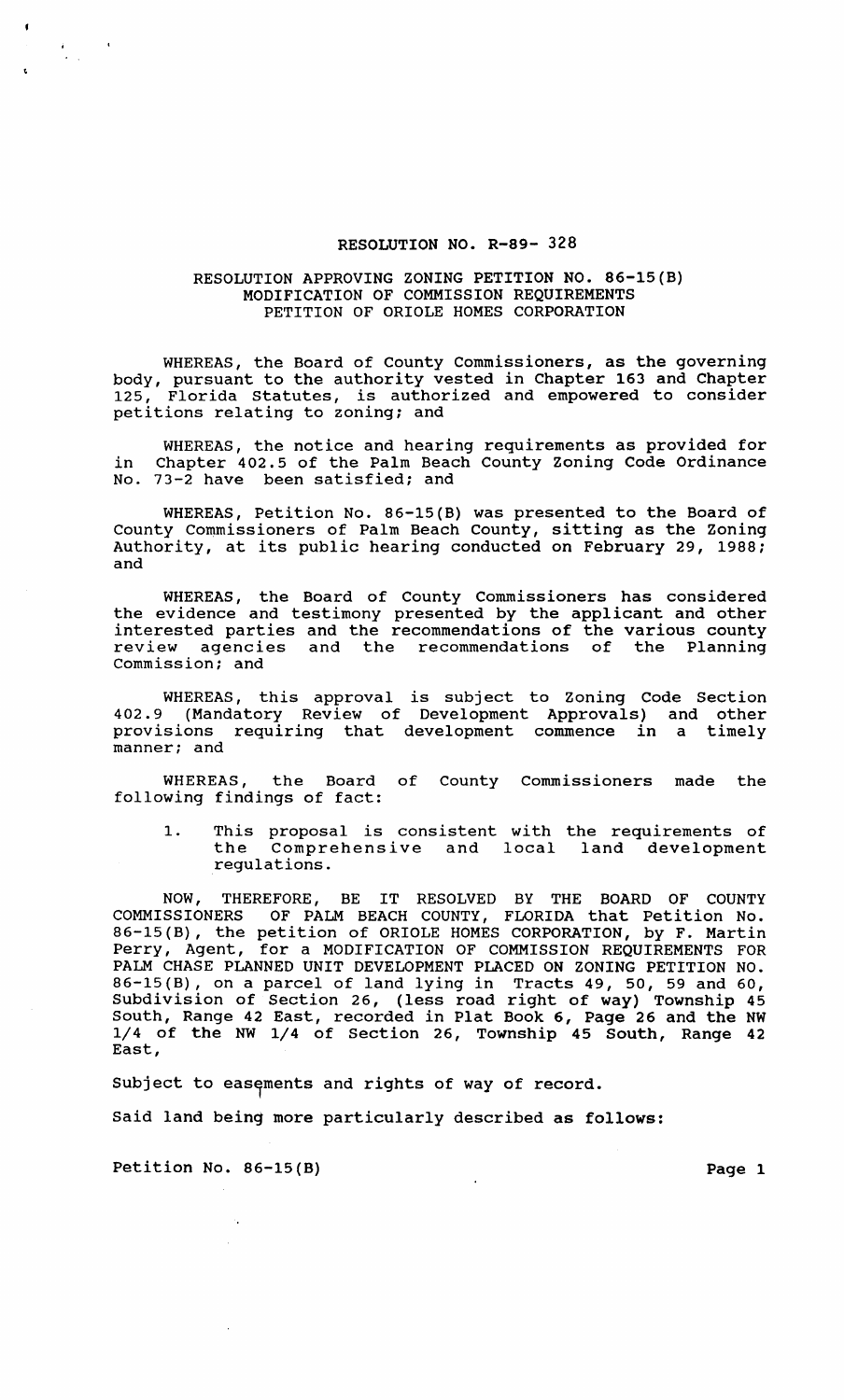Commencing at the Northeast corner of section 8, Township 45 South, Range 42 East; thence with a bearing of South 00 degrees 20' 36" West, a distance of 40.89 feet; thence North 89 degrees 44' 38" East, a distance of 20.00 feet to the Point of Beginning; thence continue with a bearing of North 89 degrees 44' 38" East, a distance of 1,301.98 feet; thence South 00 degrees 55' 23" West, a distance of 2,615.52 feet; thence with a bearing of South 89 degrees 29' 43" West, a distance of 1,275.59 feet; thence with a bearing of North 00 degrees 20' 36" East, along a line lying 20.00 feet East of and Parallel to the West line of Section 26, Township 45 South, Range 42 East, (said line also being the West right of way line of El Clair Ranch Road) a distance of 2,620.65 feet more or less to the Point of Beginning.

Subject to an easement for Lake Worth Drainage District being the North 80.00 feet and the South 10.00 feet of the above-described parcel recorded in Official Record Book 4,976, Page 1,066, located on the southeast corner of the intersection of Boynton Beach Boulevard and EI Clair Ranch Road, bounded on the south by the Lake Worth Drainage District Canal L-25, in a RS-Single Family Residential Zoning District, was approved as advertised, subject to the following conditions:

- 1. The developer shall comply with all previous conditions of approval, unless expressly modified herein.
- 2. Condition No. 11 of Zoning Petition (Resolution No. R-86-101 adopted January which presently states: No. 27, 86-15 1987)
	- "11. In order to comply with the mandatory traffic performance standards the property owner shall be restricted to the following phasing schedule:

No more than 208 building permits shall be issued until the contract has been let for Boynton Beach Boulevard as a 4 lane section from Military Trail to EI Clair Ranch Road plus the appropriate paved tapers. The project shall be limited to multifamily dwelling unit types."

Is hereby amended to read as follows:

- "11. Petitioner shall be allowed to draw 20 Building Permits a month beginning May 1988 until all 140 permits are received. The project shall be limited to multiple family dwelling units."
- 3. Failure to comply with the conditions herein may result in the denial or revocation of a building permit; the issuance of a stop work order; the denial of a Certificate of Occupancy on any building or structure; or the denial or revocation of any permit or approval

Petition No. 86-15(B) Page 2

 $\mathcal{A}_i$ 

 $\mathcal{L}^{\text{max}}$